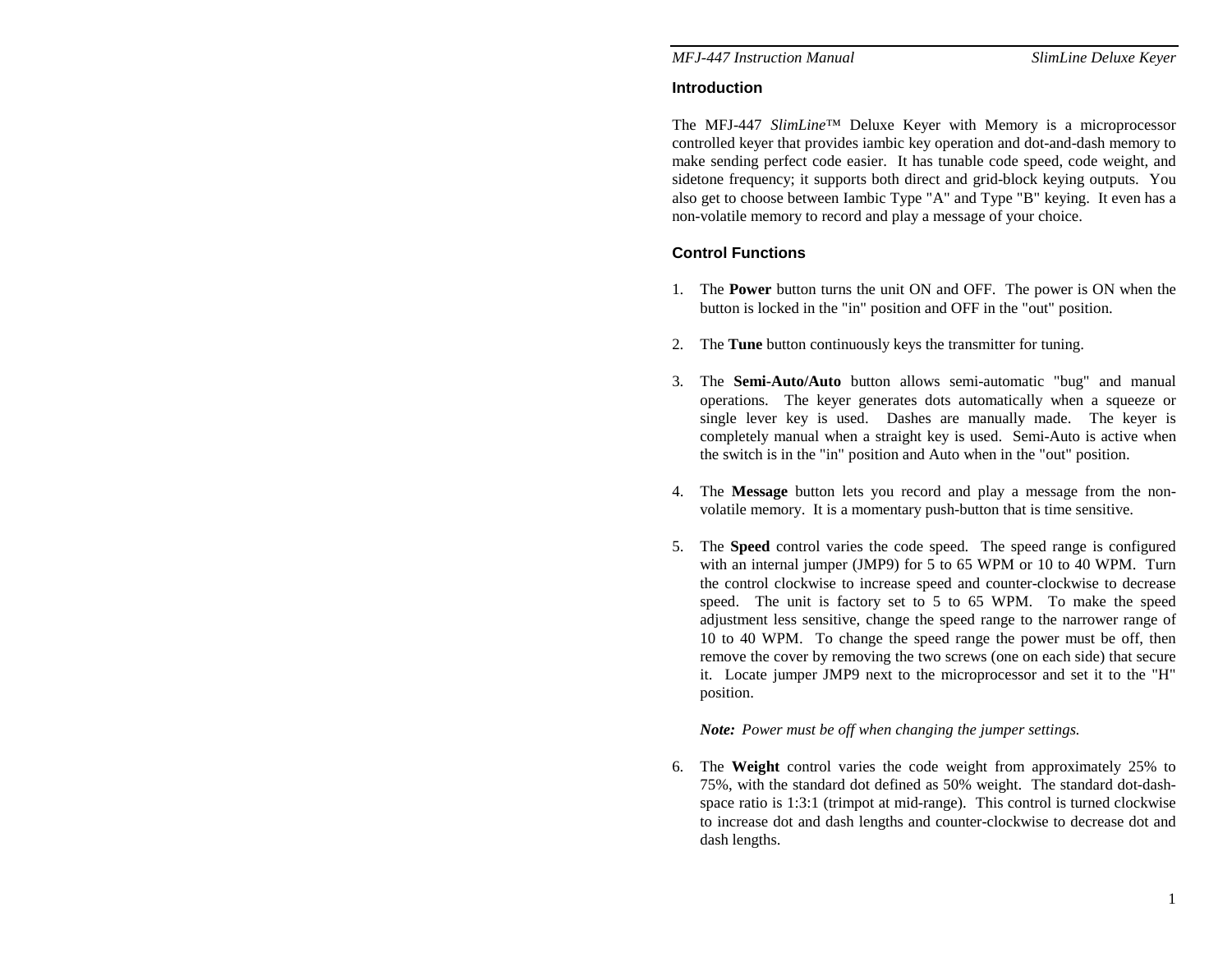- 7. The **Tone** control sets the desired sidetone pitch from approximately 300 to 1200 Hz. This control is turned clockwise to raise the pitch and counterclockwise to lower the pitch.
- 8. The **Volume** control adjusts the sidetone level of the internal speaker. Turn the control clockwise to increase the volume and counter-clockwise to decrease the volume.
- 9. The **Direct/Grid-Block Output** keying circuit allows keying of grid-block and solid state transmitters. The MFJ-447 can only key one type of transmitter at a time. This is an internal jumper selected option. The unit is factory set to direct keying. To change to grid-block keying the power must be off, then remove the cover by removing the two screws (one on each side) that secure it. Locate JMP1 and JMP2. JMP2 is directly behind the RCA jack and JMP1 is approximately one inch in front of JMP2. Set *both* jumpers JMP1 and JMP2 to the "G" position. To key a solid state transmitter, set both jumpers to the "D" position.

#### *Note: Power must be off when changing the jumper settings.*

10. The **Iambic Type A/B** mode is also set inside the unit with a jumper. The unit is factory set for Type "A" Iambic. If you prefer Type "B" Iambic, remove the cover by removing the two screws (one on each side) that secure it. Locate jumper JMP3 and set it to the "B" position. For Type "A" Iambic, set the jumper to the "A" position.

#### *Note: Power must be off when changing the jumper settings.*

When a squeeze is released during an element (dot or dash), type "B" adds the opposite element. Type "A" just finishes the element in progress and does *not* produce a following alternate element. For example, in Type "A" Iambic, a squeeze release during the "dah" in the letter A will produce "didah" (A). In Type "B" Iambic, a squeeze release during the "dah" in the letter A will produce "di-dah-dit" (R).

#### **Installation**

- 1. A 9-volt battery (not included) may be installed. Remove the cover by removing the two screws (one on each side) that secure it.. A battery holder, located inside the enclosure, is provided for installing a 9-volt battery.
- 2. A 12 Vdc power supply may also be used to power the MFJ-447. A 2.1mm coaxial plug with a positive center and a negative sleeve should be used to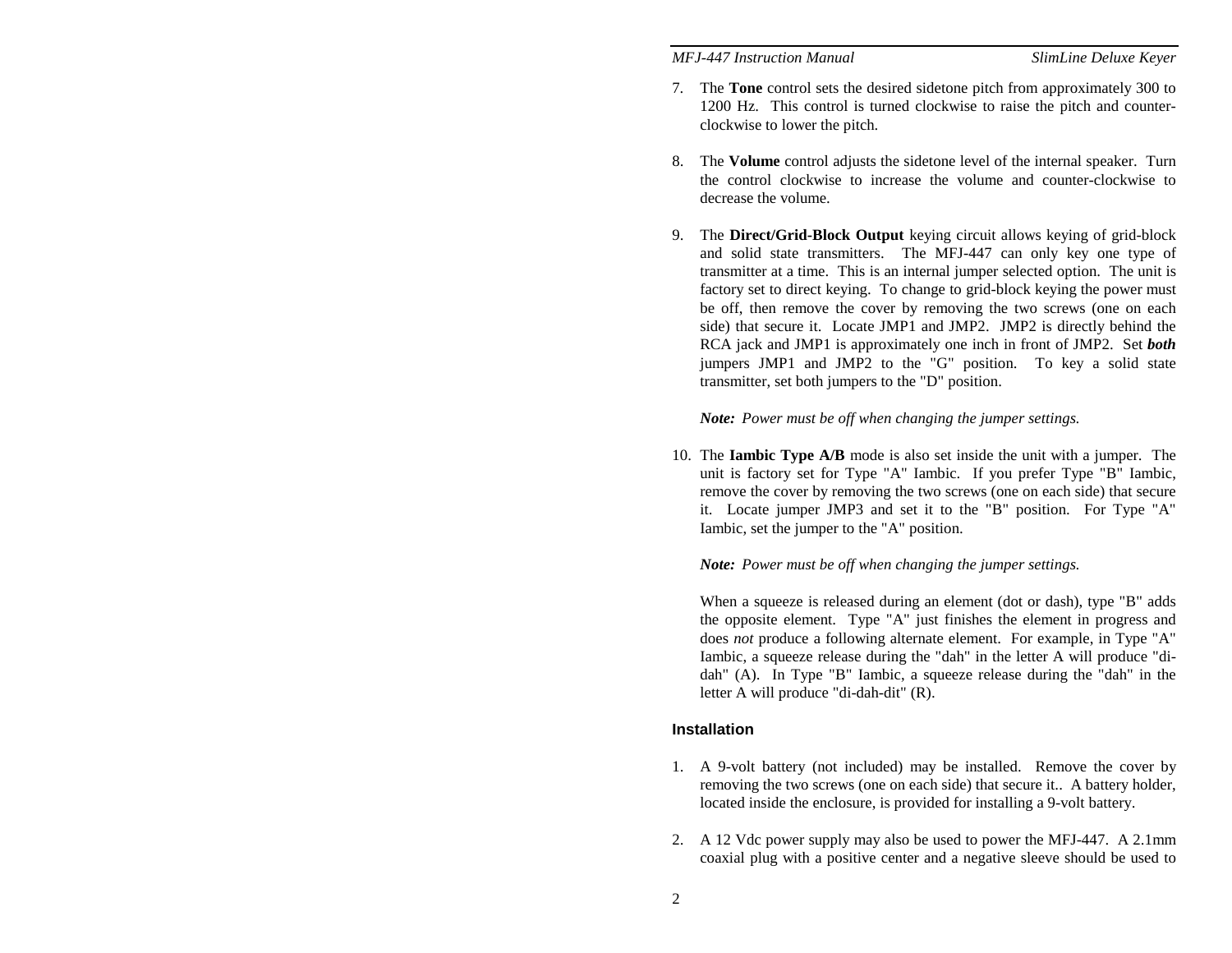power this unit. The MFJ-1312B, an optional 12 volts adapter, is available from MFJ Enterprises, Inc. The battery is automatically disconnected when external power is used.

- 3. A squeeze or single lever key can be used. Squeeze key allows Iambic operation. A 1/4-inch stereo phono plug and a two-conductor shielded cable should be used. If separate shielded cables are used, the two shields should be tied together and connected to ground. The dot wire should be connected to the tip of the plug and the dash wire to the ring. The MFJ-447 becomes a manual keyer when a straight key is used. The unit will safely key your transmitter and eliminate the shock hazard of high voltage being present on the straight key.
	- *Note: To use a straight key, first switch the keyer to the Semi-Auto mode (button in). Again a 1/4-inch stereo phono plug should be used because a mono plug will not work on a straight key in Semi-Auto mode. Connect one wire to the ring of the plug and another wire to ground. The tip of the plug should not used.*
- 4. Output keying circuit allows keying of grid-block and solid state transmitters. Remember this is internally jumper selected (refer to page 2). The keying output connection is made with a RCA phono plug.
	- *Note: Consult the transmitter's instruction manual to determine which output to use. When in doubt, try both jumper positions. The transmitter will key continuously when the jumpers are connected to the wrong positions.*

## **Keyer Operation**

- 1. A 9-volt battery or an optional dc adapter may be used to supply power to the keyer.
- 2. The key paddle should be connected to the **Key** jack on the rear panel of the unit. A dual paddle squeeze key or a single lever key can be used.
- 3. An external speaker can be connected to the **Speaker** jack on the rear panel of the unit.
- 4. Next, the keyer should be turned on with the **Power** switch.
- 5. The **Semi-Auto/Auto** switch should be in the "out" position for automatic operation.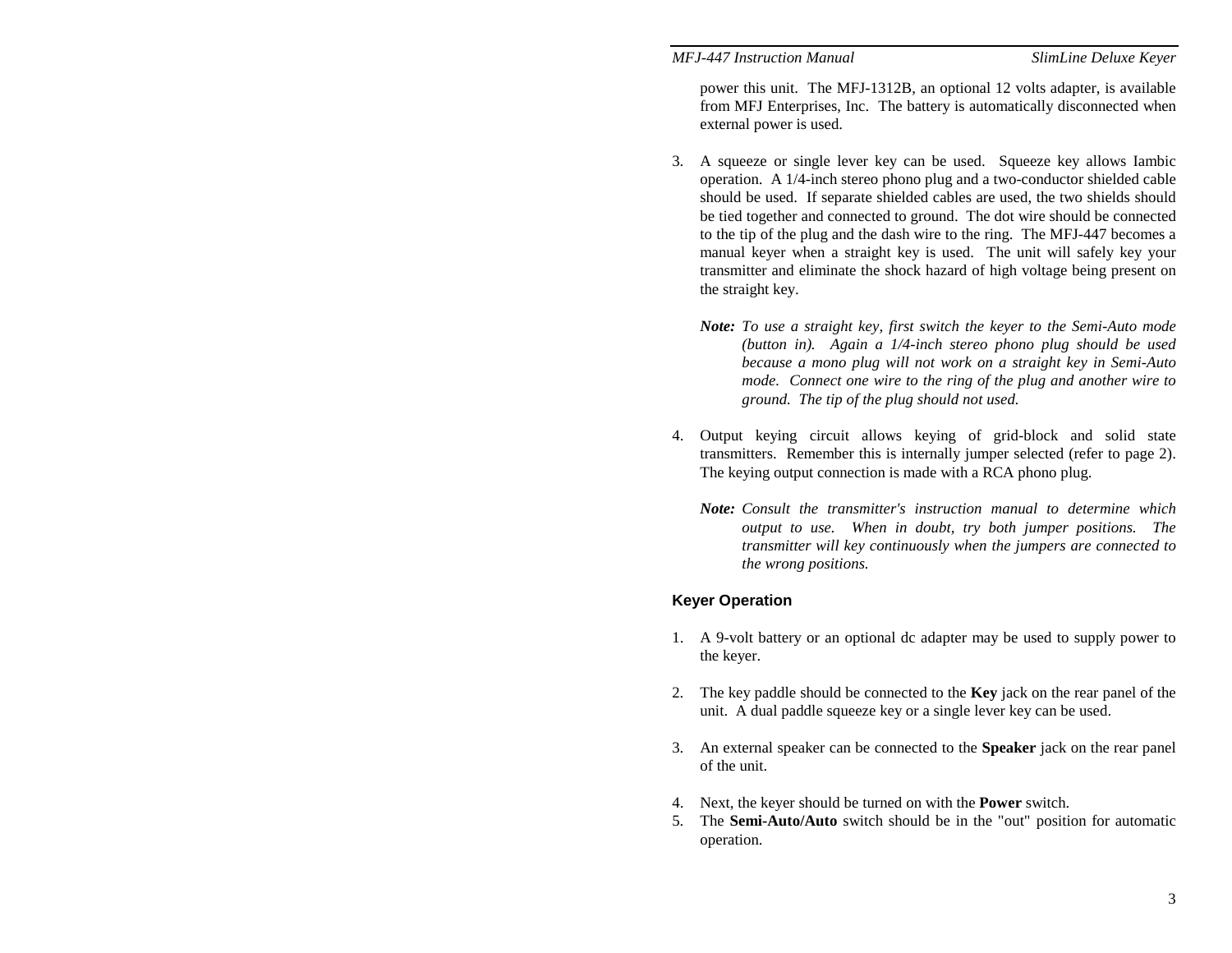- 6. The user should now start sending with the paddle and adjust volume, tone, weight, and speed to his or her preference.
- 7. The dot and dash memories make sending easier. The memories allow the user to key a dot before the completion of a dash and vice versa. This feature can be checked by setting the keyer to the lowest speed and tapping first the dash lever and then the dot lever before the completion of the dash. The keyer will provide both the dash and the dot. The dash memory can be checked in a similar manner. The dot insertion feature allows the user to insert a dot by tapping the dot lever while holding the dash lever in. The dash insertion feature allows the user to insert a dash while holding the dot lever in. The Iambic operation allows sending of alternate dots and dashes when using squeeze key and with both paddles squeezed. The first paddle contacted will determine whether a dot or dash occurs first.
- 8. The user may select either **Iambic A** or **B** according to his preference.

## **Message Memory**

The **Message** button is used to record and play your message. To record the message, press and hold the **Message** button until the keyer plays "GO" (dahdah-dit dah-dah-dah) in Morse code and the LED flashes. You may now key in the message of your choice. As you pause after every word, the keyer will play a "W" (di-dah-dah) over the sidetone speaker to show that it is inserting a word break (uses one unit of memory). If you make a mistake entering a word, you can back up over it by briefly pressing and releasing the **Message** button. The keyer will erase the last word, then play the word before it (if any) to let you know where you stopped. If deleting the first word of the message, the keyer will play "GO" instead. At the end of your message, press and hold the **Message** button until the keyer sends an end of message character "+" (di-dah-di-dah-dit) and the LED stops flashing. When there are ten or less units of memory remaining, the LED will flash faster to let you know the memory is running low. If you try to save more characters than you have memory, the keyer will automatically end your message and send you an end of message character. The speed, weight and tone *cannot* be changed during message recording. Also, the output keying circuit is disabled during recording.

*Note: A straight or manual key cannot be used to record the message.* 

To play the recorded message, momentarily press the **Message** button. Ongoing message can be stopped by tapping either paddle or pressing the **Message** button.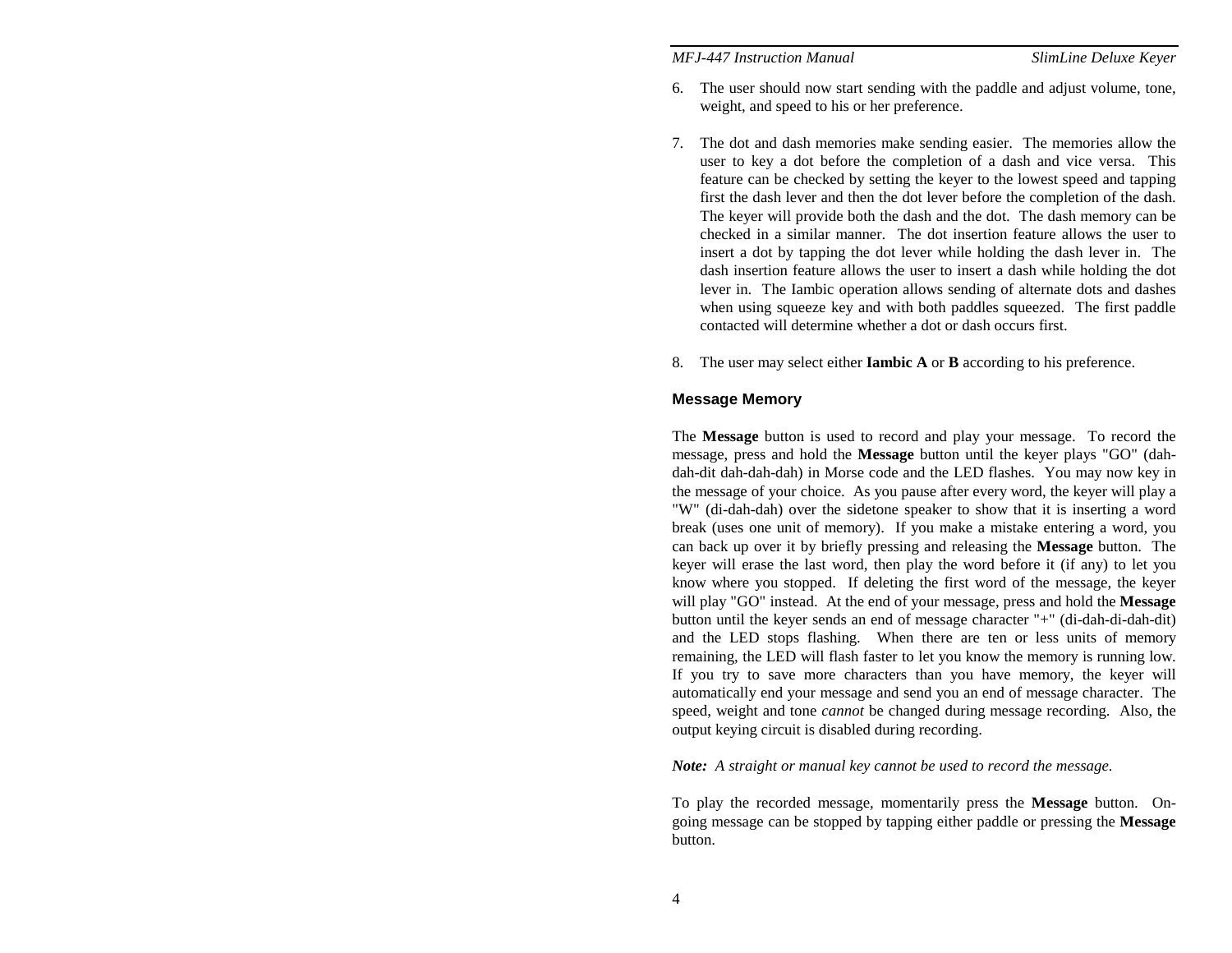The non-volatile memory is set up for *only one* message. There are 507 units of memory, which can record up to 507 characters (nine elements maximum per character--an element is a dot or a dash). Each normal character uses one unit of memory; only the rarely used 7-, 8- and 9-element characters require two units of memory.

## **Embedded Commands:**

While in the message recording mode you may use embedded commands for special features. To use an embedded command simply store the multi-character embedded command code within your message.

/D Decrement−decrements the serial number. Serial number 0001 will decrement to 9999, skipping 0000 since it is not used. This feature allows a serial number to be sent twice in a message.

Example: UR RST 559 559 SN /N /D SN /N

- /G*#* Gap <sup>−</sup>inserts a gap of *#* standard intra-character spaces into the message, where *#* is a digit in the range of 1 to 9 (0 can be used but not practical). Invalid numeral code will automatically default to zero. This command is used to exaggerate inter-character and word spacing.
- /L Loop <sup>−</sup>creates a message loop (message repeat). Note that any character recorded after "/L" will not be sent.

#### Example: BEACON AA5CS 5 W /L

/N Number <sup>−</sup>inserts a contest serial number, in the range of 001 to 9999, into the message. Jumpers JMP4 to JMP8 controls the way zeroes and nines in the serial number are sent. Only three digits are sent for numbers less than 1000--use leading zeros when appropriate. The serial number is automatically post-incremented each time it is sent and updated in the non-volatile memory. Serial number 9999 will wraparound to 0001, skipping 0000 since it is not used. The serial number is set to the same one as before when power on. If a different serial number is desired, it must be programmed during power up. To initialize the serial number, press and hold the **Message** button while turning the power on until the keyer plays "GO" (dah-dah-dit dah-dahdah) and the LED flashes. You must then enter *four* numbers in Morse code for a valid serial number, most-significant digit first (invalid numeral code will automatically convert to zero). All numbers must be in the proper Morse code format. For example, the number "1" must be "di-dah-dah-dah-dah" and the number "0" must be "dah-dah-dah-dahdah". When four numbers are entered, the keyer will automatically send an end of message character "+" (di-dah-di-dah-dit). The keyer then resumes with normal operation when the LED stops flashing. The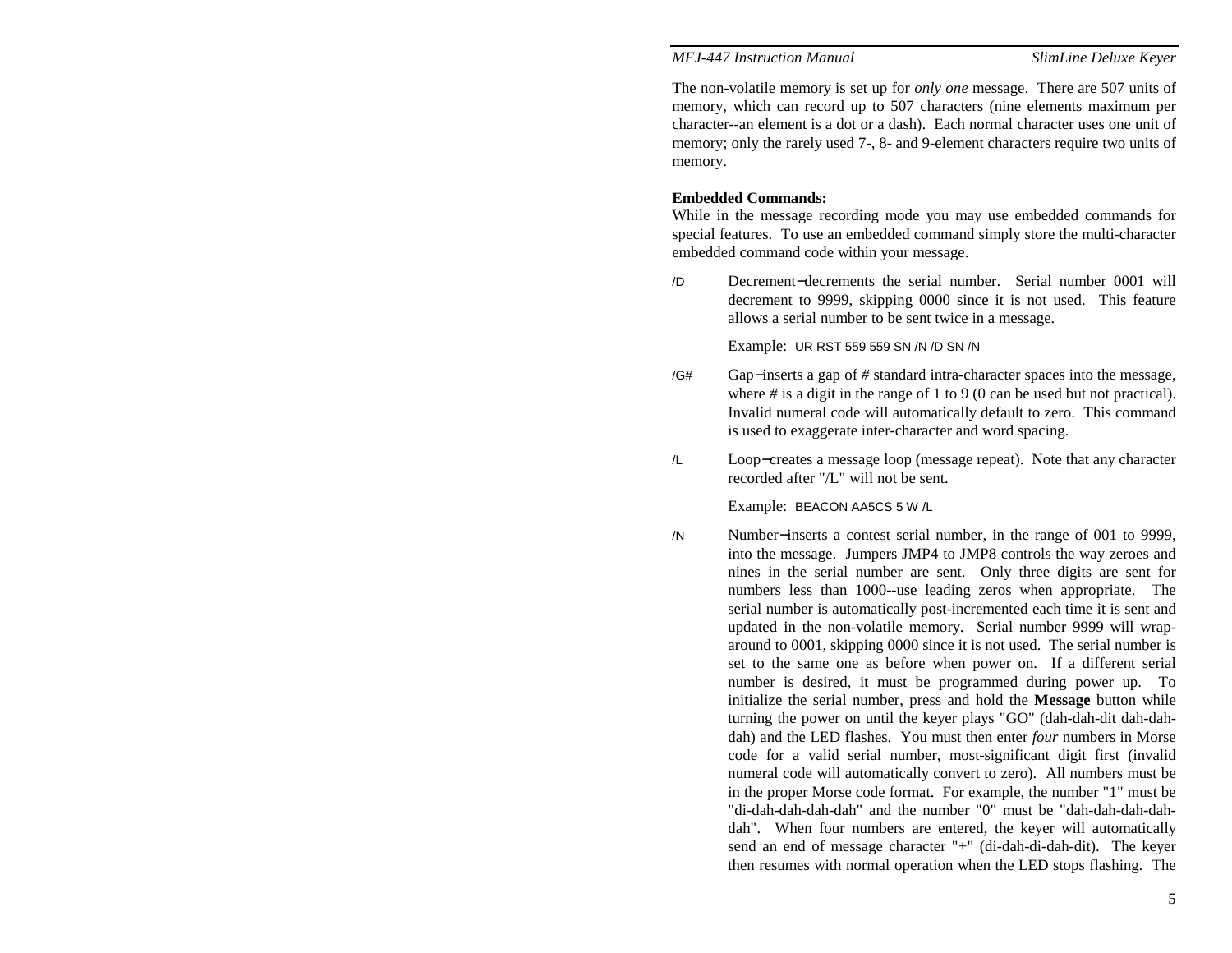serial number can be set from 0000 to 9999 (0000 will automatically convert to 0001).

Example: YOU ARE CONTACT NR /N

/P*mmss* Pause <sup>−</sup>inserts a timed pause of *mm* minutes and *ss* seconds into the message. Four numbers must follow "/P". Invalid numeral code will automatically default to zero.

> Example: TIMEOUT 1 HOUR /P6000 TIMEOUT 1.5 MIN /P0090 TIMEOUT 1 HR 40 MIN 39 SEC /P9999

- /R Resume <sup>−</sup>suspends message playback to allow insertion of paddle entry. Once paddle sending is finished, press the **Message** button again to continue the message.
- /S Space <sup>−</sup>inserts an extra standard word space into the message. This command yields the same result as "/G7" but uses one less unit of memory.
- // Slash character −stores the slash character "/" into the message.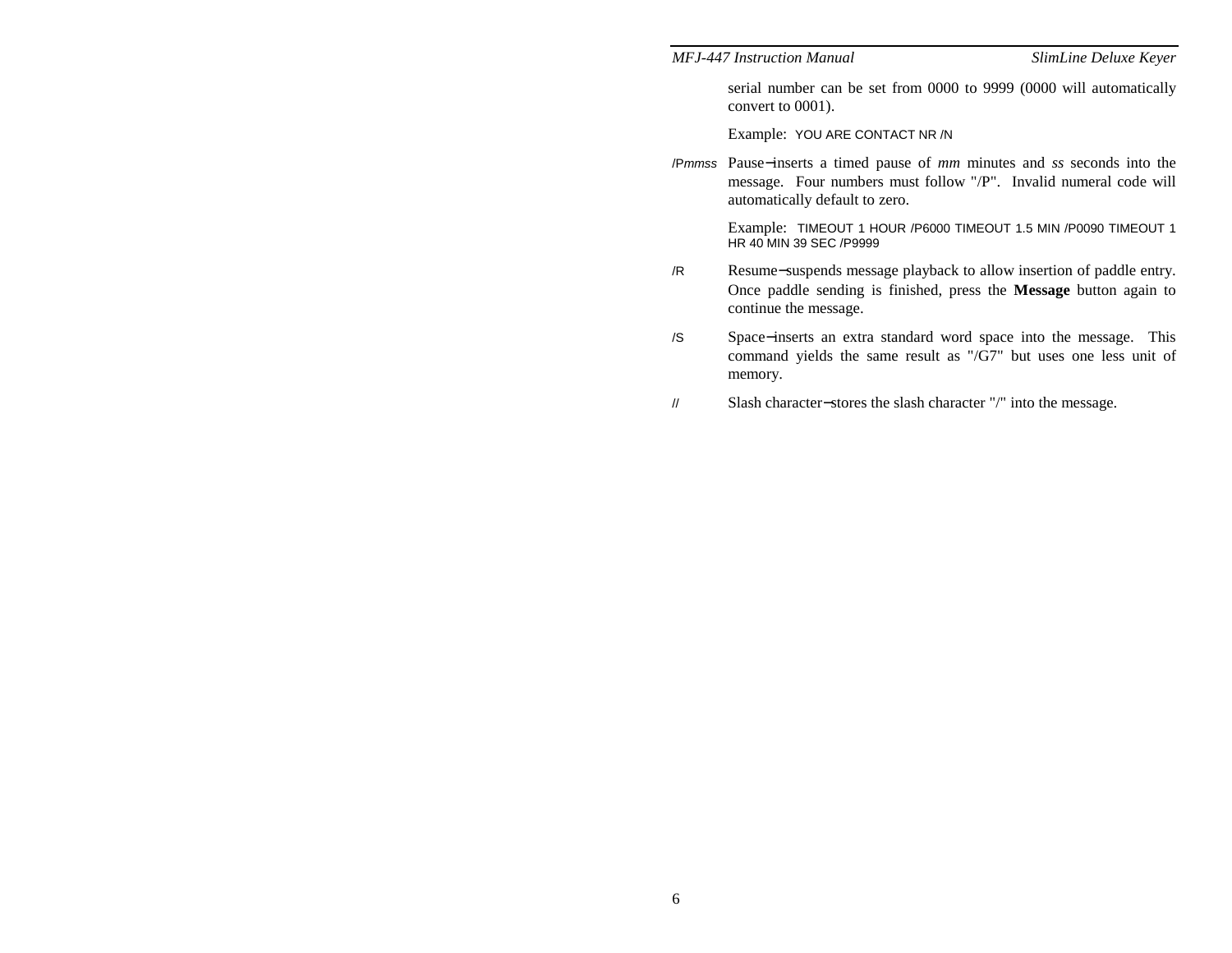# **Jumper Settings**

| <b>JMP1</b>    | JMP2 |                |      |      |      |      |      |      | <b>Keying Mode</b>       |  |  |
|----------------|------|----------------|------|------|------|------|------|------|--------------------------|--|--|
| D              | D    |                |      |      |      |      |      |      | $\star$<br><b>Direct</b> |  |  |
| $\overline{D}$ | G    |                |      |      |      |      |      |      | Invalid                  |  |  |
| G              | D    |                |      |      |      |      |      |      | Invalid                  |  |  |
| G              | G    |                |      |      |      |      |      |      | <b>Grid Block</b>        |  |  |
|                |      | JMP3           |      |      |      |      |      |      | lambic Mode              |  |  |
|                |      | Α              |      |      |      |      |      |      | $\star$<br>A             |  |  |
|                |      | $\overline{B}$ |      |      |      |      |      |      | $\overline{B}$           |  |  |
|                |      |                | JMP4 | JMP5 |      |      |      |      | <b>Leading Zeroes</b>    |  |  |
|                |      |                | L    | L    |      |      |      |      | none                     |  |  |
|                |      |                | L    | H    |      |      |      |      | $\mathbf 0$              |  |  |
|                |      |                | H    | L    |      |      |      |      | $\ast$<br>O              |  |  |
|                |      |                | Н    | H    |      |      |      | T    |                          |  |  |
|                |      |                |      |      | JMP6 | JMP7 |      |      | <b>Other Zeroes</b>      |  |  |
|                |      |                |      |      | L    | L    |      |      | $\star$<br>$\mathbf 0$   |  |  |
|                |      |                |      |      |      | Н    |      |      | $\mathbf 0$              |  |  |
|                |      |                |      |      | H    | L    |      |      | O                        |  |  |
|                |      |                |      |      | н    | H    |      |      | $\overline{\mathsf{T}}$  |  |  |
|                |      |                |      |      |      |      | JMP8 |      | <b>Nines</b>             |  |  |
|                |      |                |      |      |      |      | L    |      | $\star$<br>9             |  |  |
|                |      |                |      |      |      |      | H    |      | N                        |  |  |
|                |      |                |      |      |      |      |      | JMP9 | <b>Speed Range</b>       |  |  |
|                |      |                |      |      |      |      |      | L    | 5 - 65 WPM *             |  |  |
|                |      |                |      |      |      |      |      | H    | 10 - 40 WPM              |  |  |

\* Factory defaults.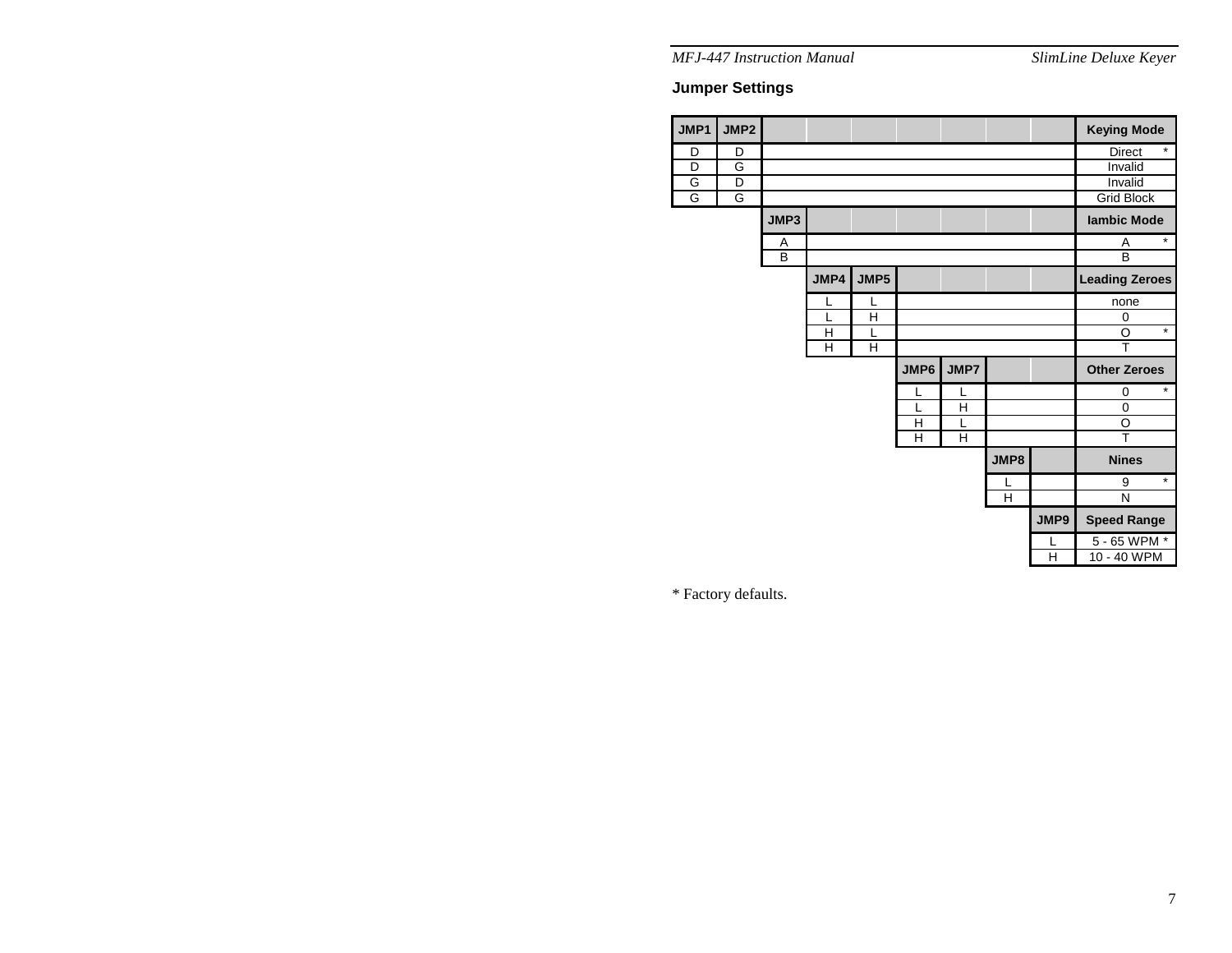## **Self Test**

A self test is included to perform testing of the paddle, the buttons, the controls, and the audio circuitry. At any time, turn off the power to stop the self test.

To perform this test:

- 1. Turn off the power and remove the power plug.
- 2. Push all buttons so they are in the out position.
- 3. Turn all knobs to full clockwise position, except the Volume control. Set volume to a comfortable listening level.
- 4. Remove the box cover (2 screws).
- 5. Remove jumpers JMP4 to JMP7. Set jumper JMP3 to the "B" position. Set jumpers JMP8 and JMP9 to the "H" position.
- 6. Reconnect power.
- 7. Squeeze the paddle while turning the power on. The self test starts by sending the copyright message "COPYRIGHT 1996-199X MFJ ENTERPRISES, INC. VERSION X.XX" confirming the audio circuitry is working properly. Release the paddle before the message is finished. For the entire test, the LED should blink once after each operation. If the LED blinks continuously the unit fails the test and a Morse code message is sent to indicate the nature of the failure.
- 8. The paddle, the **Message** button, and jumpers JMP3 to JMP9 are automatically tested for shorts to ground. The LED should be off at this point.
- 9. Press and release the dot level; press and release the dash level.
- 10. Press and release the **Message** button.
- 11. Lock in the **Semi-Auto/Auto** button, then press and release the dash level.
- 12. Test the **Speed** control by turning it to full counter-clockwise then to full clockwise. The LED should blink once at each end.
- 13. Test the **Weight** and **Tone** controls in the same way. The LED should blink once at each end.
- 14. Test the jumper connections by placing the plug-in jumpers on the "A" position of JMP3 and then the "L" positions of JMP4 to JMP9 in ascending order. The LED should blink once for each jumper.
- 15. When all is okay, a repetitive message "PASS" is sent to the speaker. A repetitive message such as "SP FAIL" indicates that you did not follow the correct order or the unit failed the test.
- 16. Turn off the power after confirming the audio has good quality and remove the power plug.
- 17. Replace all jumpers to their original positions.
- 18. Replace the cover and secure it with the two (2) screws.
- 19. Reconnect power and resume with normal operation.

## **Memory Test**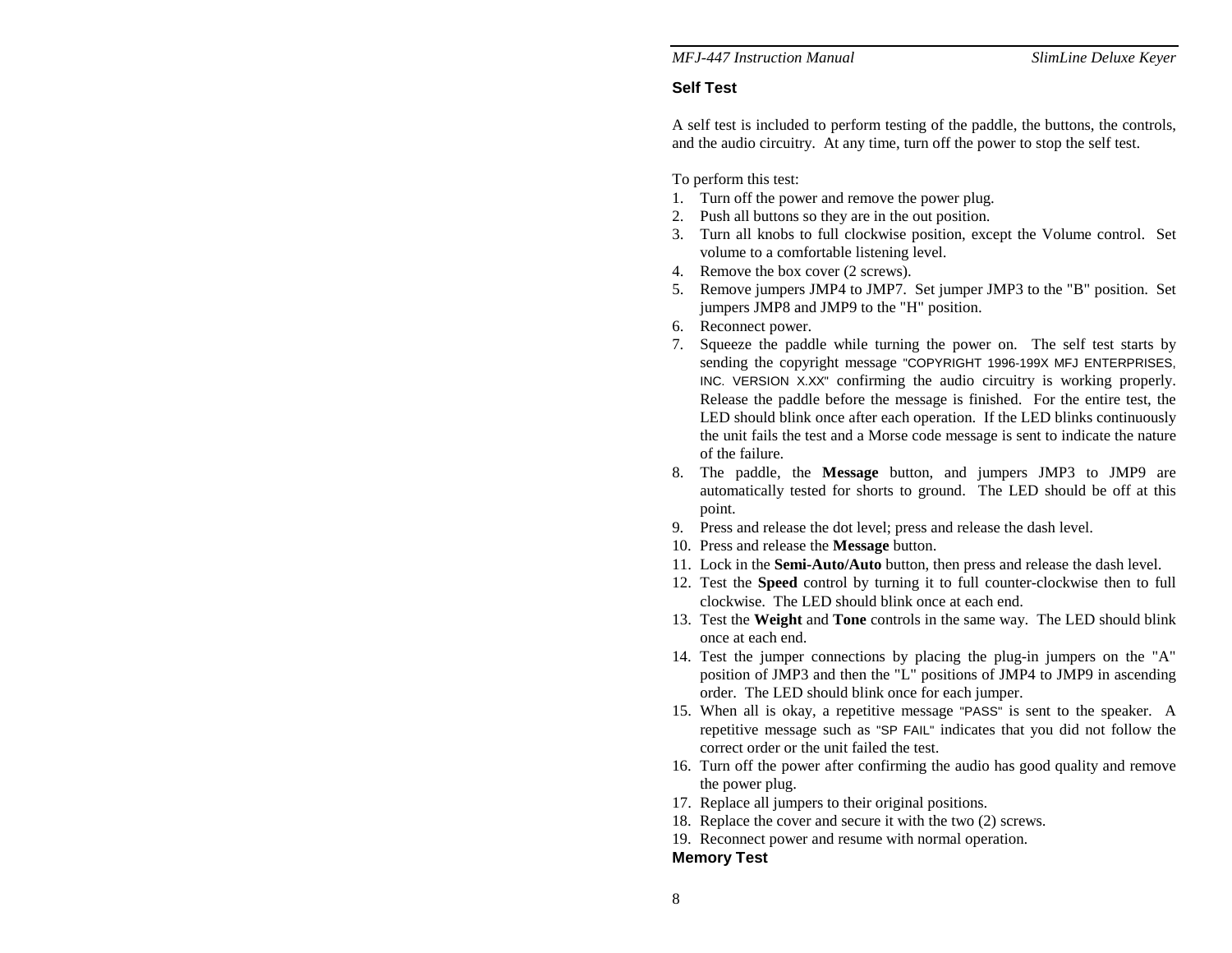A test is also included to perform testing of the non-volatile memory (EEPROM) circuitry. This procedure can also be used to reset the contest serial number to 0001.

To test the non-volatile memory:

- 1. Turn off the power.
- 2. Press and lock in the **Semi-Auto/Auto** button.
- 3. Squeeze the paddle while turning the power on.
- 4. The non-volatile memory circuitry is then automatically tested. Notice this step resets the serial number to 0001.
- 5. If the non-volatile memory is okay, "EE PASS" is sent repetitively. If something is wrong, "EE FAIL" is sent repetitively.
- 6. Turn off the power.

### **Failure Message Meanings:**

- DH FAIL Dash level is shorted or improperly connected.
- DT FAIL Dot level is shorted or improperly connected.
- EE FAIL Non-volatile memory circuitry is improperly connected.
- J3 FAIL Jumper JMP3 is shorted or improperly connected.
- J4 FAIL Jumper JMP4 is shorted or improperly connected.
- J5 FAIL Jumper JMP5 is shorted or improperly connected.
- J6 FAIL Jumper JMP6 is shorted or improperly connected.
- J7 FAIL Jumper JMP7 is shorted or improperly connected.
- J8 FAIL Jumper JMP8 is shorted or improperly connected.
- J9 FAIL Jumper JMP9 is shorted or improperly connected.
- MG FAIL Message button is shorted or improperly connected.
- SA FAIL Semi-Auto/Auto button is shorted or improperly connected.
- SP FAIL Speed control is bad.
- TN FAIL Tone control is bad.
- WT FAIL Weight control is bad.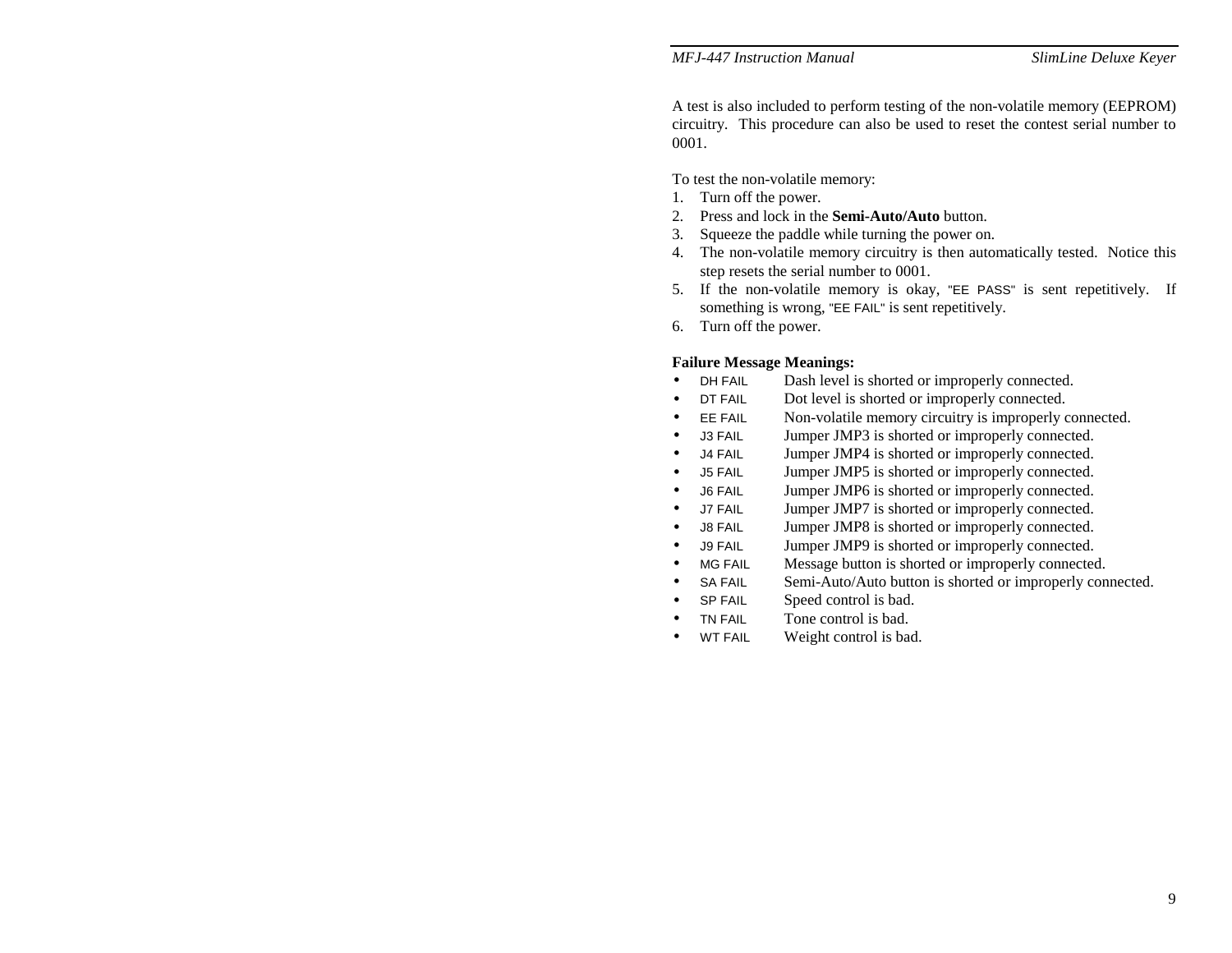# **Morse Code Character Set1**

| А                                            | di-dah               | $\bullet-$                                              |                     | N                                                             | dah-dit                                  |                                                                           | $-•$                    |                                          |
|----------------------------------------------|----------------------|---------------------------------------------------------|---------------------|---------------------------------------------------------------|------------------------------------------|---------------------------------------------------------------------------|-------------------------|------------------------------------------|
| В                                            | dah-di-di-dit        |                                                         |                     | Ω                                                             | dah-dah-dah                              |                                                                           |                         |                                          |
| C                                            | dah-di-dah-dit       | -0-0                                                    |                     | P                                                             | di-dah-dah-dit                           |                                                                           | $---•$                  |                                          |
| D                                            | dah-di-dit           | –••                                                     |                     | Q                                                             | dah-dah-di-dah                           |                                                                           | $-\bullet-$             |                                          |
| E                                            | dit                  |                                                         |                     | R                                                             | di-dah-dit                               |                                                                           | $\bullet - \bullet$     |                                          |
| F                                            | di-di-dah-dit        | $\bullet\bullet-\bullet$                                |                     | S                                                             | di-di-dit                                |                                                                           | $\bullet\bullet\bullet$ |                                          |
| G                                            | dah-dah-dit          | –•                                                      |                     | T                                                             | dah                                      |                                                                           |                         |                                          |
| Н                                            | di-di-di-dit         |                                                         |                     | U                                                             | di-di-dah                                |                                                                           | $\bullet\bullet-$       |                                          |
| I                                            | di-dit               |                                                         |                     | V                                                             | di-di-di-dah                             |                                                                           |                         |                                          |
| J                                            | di-dah-dah-dah       |                                                         |                     | W                                                             | di-dah-dah                               |                                                                           |                         |                                          |
| K                                            | dah-di-dah           | $-$ e $-$                                               |                     | X                                                             | dah-di-di-dah                            |                                                                           | --                      |                                          |
| L                                            | di-dah-di-dit<br>$-$ |                                                         |                     | Y                                                             | dah-di-dah-dah                           |                                                                           | ---                     |                                          |
| М                                            | dah-dah              |                                                         |                     | Z                                                             | dah-dah-di-dit                           |                                                                           | —— ● ●                  |                                          |
| 1                                            | di-dah-dah-dah-dah   |                                                         |                     | 6                                                             | dah-di-di-di-dit                         |                                                                           |                         |                                          |
| $\overline{c}$                               | di-di-dah-dah-dah    | $\bullet$ $\bullet$ $\overline{\phantom{a}}$            |                     | 7                                                             | dah-dah-di-di-dit                        |                                                                           | ---                     |                                          |
| 3                                            | di-di-di-dah-dah     | $\bullet\bullet\bullet\hspace{0.75mm}-\hspace{0.75mm}-$ |                     | 8                                                             | dah-dah-dah-di-dit                       |                                                                           |                         | --                                       |
| 4                                            | di-di-di-di-dah      |                                                         |                     | 9                                                             | dah-dah-dah-dah-dit                      |                                                                           |                         | $\overline{\phantom{a}}$                 |
| 5                                            | di-di-di-di-dit      |                                                         |                     | $\overline{0}$                                                | dah-dah-dah-dah-dah                      |                                                                           |                         |                                          |
| Period                                       |                      |                                                         | $\lceil . \rceil$   | di-dah-di-dah-di-dah                                          |                                          | $- - - -$                                                                 |                         | AAA                                      |
| Comma                                        |                      |                                                         | $\lceil$ , $\rceil$ | dah-dah-di-di-dah-dah                                         | $-0$                                     |                                                                           |                         | $\overline{\text{MIM}}$                  |
| Question Mark or Request for Repetition      |                      |                                                         |                     | di-di-dah-dah-di-dit                                          | $\bullet\bullet\text{---}\bullet\bullet$ |                                                                           |                         | $\overline{\text{IMI}}$                  |
| Fraction Bar or Slash Bar                    |                      |                                                         |                     | dah-di-di-dah-dit                                             |                                          | $-00-0$                                                                   |                         | $\overline{DN}$                          |
| End of Message, Plus Sign, or Cross          |                      |                                                         |                     | di-dah-di-dah-dit                                             |                                          | $\bullet-\bullet-\bullet$                                                 |                         | AR                                       |
| End of Work                                  |                      |                                                         |                     | di-di-di-dah-di-dah                                           |                                          | $\bullet\bullet\bullet-\bullet-$                                          |                         | $\overline{\text{SK}}$                   |
| Double Dash, Equal Sign, Pause, or Break [=] |                      |                                                         |                     | dah-di-di-di-dah                                              |                                          | $-000-$                                                                   |                         | $\overline{B}\overline{T}$               |
| Semicolon                                    |                      |                                                         | $[$                 | dah-di-dah-di-dah-dit<br>$-$ o $-$ o $-$ o                    |                                          |                                                                           |                         | $\overline{\text{KR}}$                   |
| Colon                                        |                      |                                                         |                     | dah-dah-dah-di-di-dit<br>--                                   |                                          |                                                                           |                         | $\overline{\text{OS}}$                   |
| Apostrophe                                   |                      |                                                         |                     | di-dah-dah-dah-dah-dit                                        |                                          | $\bullet$ - $\bullet$                                                     |                         | $\overline{\text{w}}$ G                  |
| <b>Quotation Mark</b>                        |                      |                                                         | $[$                 | di-dah-di-di-dah-dit<br>$\bullet - \bullet \bullet - \bullet$ |                                          |                                                                           |                         | $\overline{\rm AF}$                      |
| Hyphen or Dash                               |                      |                                                         | $[ - ]$             | dah-di-di-di-di-dah                                           |                                          | $-0000-$                                                                  |                         | $\overline{\rm DU}$                      |
| Underline                                    |                      |                                                         | $\Box$              | di-di-dah-dah-di-dah                                          |                                          |                                                                           |                         | $\overline{10}$                          |
| Dollar Sign                                  |                      |                                                         | [\$]                | di-di-di-dah-di-di-dah                                        |                                          | $\bullet\bullet\bullet\textcolor{red}{-\bullet\bullet\textcolor{red}{-}}$ |                         | $\overline{\text{S}}\overline{\text{X}}$ |
| Left Parenthesis or Go Only                  |                      |                                                         | $[$ (               | dah-di-dah-dah-dit<br>-0--0                                   |                                          |                                                                           |                         | $\overline{KN}$                          |
| <b>Right Parenthesis</b>                     |                      |                                                         |                     | dah-di-dah-dah-di-dah<br>$   -$                               |                                          |                                                                           |                         | $\overline{KK}$                          |
| Wait or Stand By                             |                      |                                                         |                     | di-dah-di-di-dit                                              |                                          | $\bullet - \bullet \bullet \bullet$                                       |                         | $\overline{\rm AS}$                      |
| Understood                                   |                      |                                                         |                     | di-di-di-dah-dit                                              |                                          | $\bullet\bullet\bullet-\bullet$                                           |                         | SN                                       |
| <b>Starting Signal</b>                       |                      |                                                         |                     | dah-di-dah-di-dah                                             |                                          | $-\bullet-\bullet-$                                                       |                         | $\overline{KA}$                          |
| Error                                        |                      |                                                         |                     | di-di-di-di-di-di-di-dit                                      |                                          |                                                                           |                         | $\overline{\text{HH}}$                   |
| Paragraph                                    |                      |                                                         |                     | di-dah-di-dah-di-dit<br>$\bullet-\bullet-\bullet\bullet$      |                                          |                                                                           | $\overline{AL}$         |                                          |
| Invitation to Transmit or Go Ahead           |                      |                                                         |                     | dah-di-dah<br>$-$ e $-$                                       |                                          |                                                                           | K                       |                                          |

1. FCC test requirement consists the 26 letters, the 10 numerals, the period, the comma, the question mark,  $\overline{AR}$ ,  $\overline{SK}$ ,  $\overline{BT}$  and fraction bar DN.

# **Signals Used In Other Radio Services**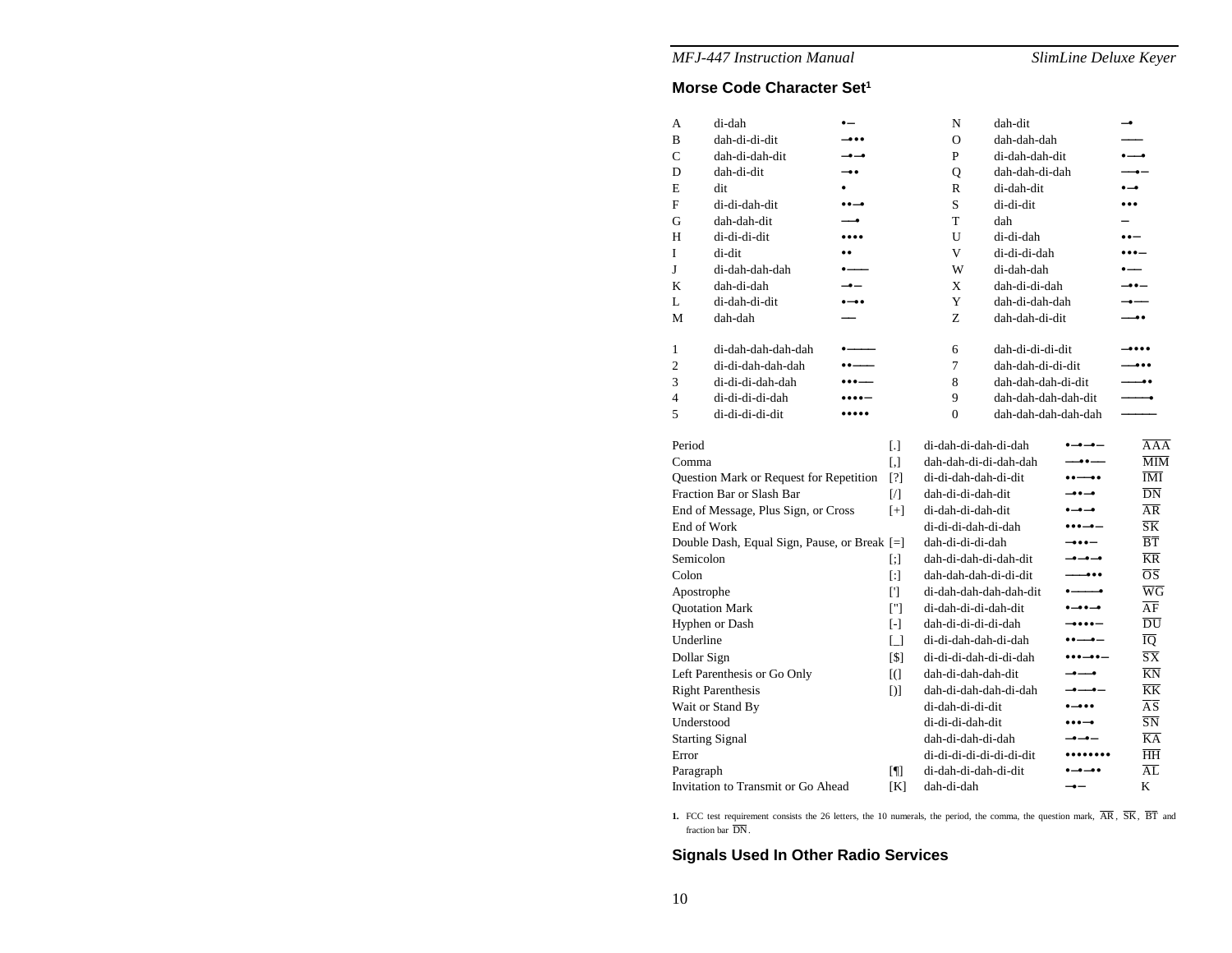| <b>MFJ-447 Instruction Manual</b> |                                | SlimLine Deluxe Keyer                      |                  |  |  |
|-----------------------------------|--------------------------------|--------------------------------------------|------------------|--|--|
| Interrogatory                     | di-di-dah-di-dah               | $\bullet\bullet-\bullet-$                  | <b>INT</b>       |  |  |
| <b>Emergency Silence</b>          | di-di-di-di-dah-dah            | $\bullet\bullet\bullet\bullet\text{---}$   | $\overline{HM}$  |  |  |
| <b>Executive Follows</b>          | di-di-dah-di-di-dah            | $\bullet\bullet\!-\!\bullet\bullet\!-\!\!$ | $\overline{IX}$  |  |  |
| Break-in Signal                   | dah-dah-dah-dah-dah            |                                            | <b>TTTTT</b>     |  |  |
| <b>Emergency Signal</b>           | di-di-di-dah-dah-dah-di-di-dit | ___                                        | $\overline{SOS}$ |  |  |
| <b>Relay of Distress</b>          | dah-di-di-dah-di-di-dah-di-dit | $-00-00-00$                                | <b>DDD</b>       |  |  |

## **Technical Assistance**

If you have any problem with this unit first check the appropriate section of this manual. If the manual does not reference your problem or your problem is not solved by reading the manual you may call *MFJ Technical Service* at **601-323- 0549** or the *MFJ Factory* at **601-323-5869**. You will be best helped if you have your unit, manual and all information on your station handy so you can answer any questions the technicians may ask.

You can also send questions by mail to MFJ Enterprises, Inc., 300 Industrial Park Road, Starkville, MS 39759; by Facsimile to 601-323-6551; or by email to techinfo@mfjenterprises.com. Send a complete description of your problem, an explanation of exactly how you are using your unit, and a complete description of your station.

**Notes**